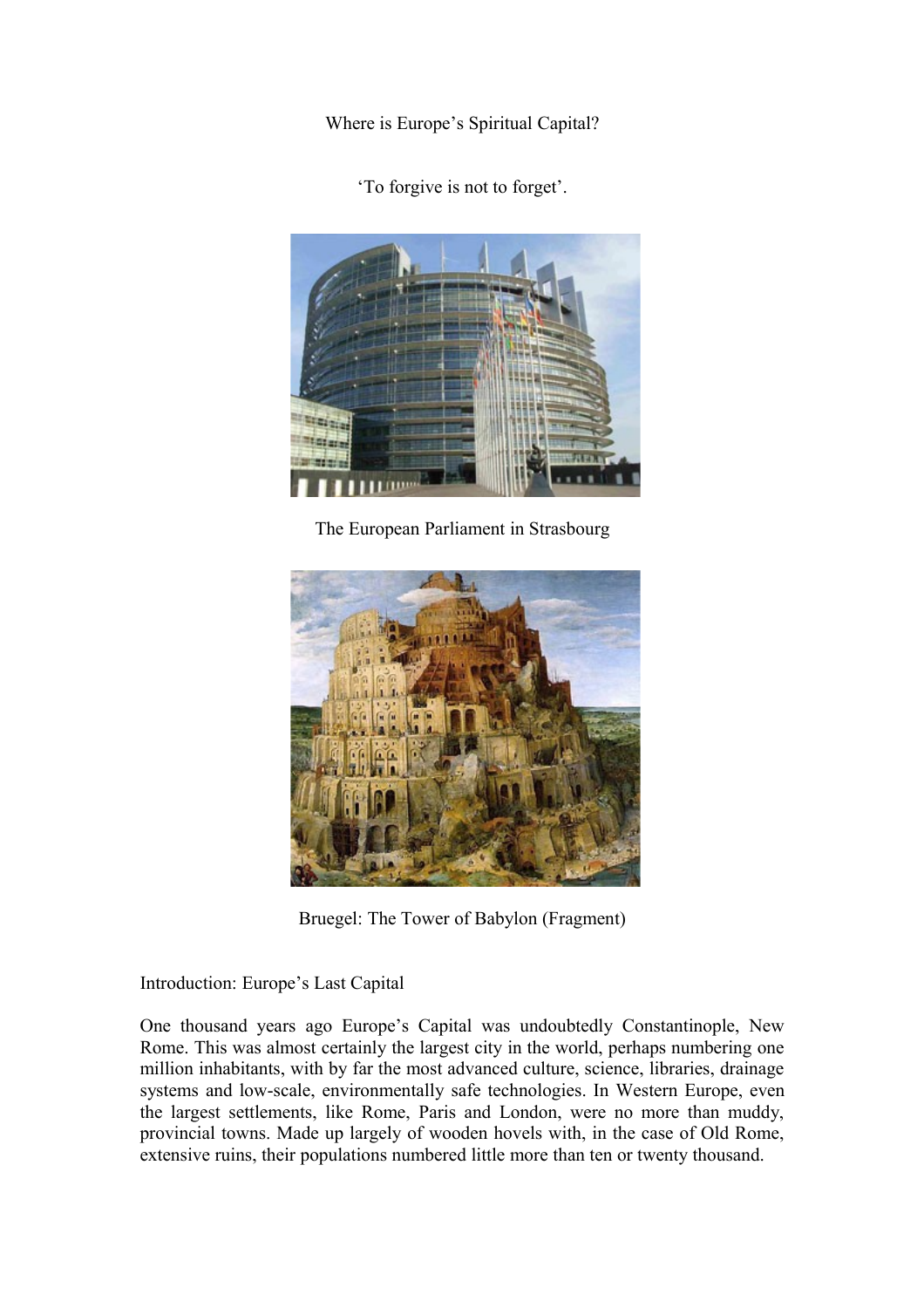With its many monasteries and churches and civilised standards, Constantinople, situated on the European side of the Bosphorus, was also spiritually advanced. It spread across the waterway to Asia, the source not only of civilisation, but also of the Gospel of Christ. But even so, Constantinople did not consider itself to be a Spiritual Capital. For this it looked elsewhere. The World's Spiritual Capital was, as it still is today, not in Europe, but in Asia, in Jerusalem. For Christianity is an Asian, not a European, religion.

Today, having long ago compromised the Faith, the source of its real glory, for secular compromise and glory, Constantinople no longer exists as a Christian city. It has become Istanbul, a Muslim city with scarcely a thousand Orthodox Christians in it. With its extensive Christian ruins, it is certainly no longer a European Capital, let alone today's European Spiritual Capital. Indeed, is it at all possible to speak of a European Spiritual Capital?

# Where is Europe?

In order to answer the above question, we must first define what we mean by Europe. We must understand that Europe is far greater than its outlying Western corner, the tiny Europe of Charlemagne together with its recent extensions. For it is this that so many ethnocentric Westerners, with their modern day Babylonian commercial union, think of when they hear the word 'Europe'.

In reality, Europe stretches from the Ural Mountains of north-east Russia to the Atlantic coast of south-west Portugal and from the northern Hebrides off the Scottish coast to beyond Georgia and the shores of the Caspian Sea, together with the outlying islands of Iceland in the far north-west and Cyprus in the far south-east. Even the present much extended 'European' commercial union of twenty-seven countries still covers no more than a third of this real Europe.

Secondly, we must understand the one fundamental division of Europe. A thousand years ago, when Constantinople was the Capital, this division was taking definitive shape. Roughly, it formed a diagonal line drawn across central Europe from the northeast to the south-west, finally becoming firmly fixed only about five hundred years ago. This line cuts across the centre of Europe from near the present Russo-Norwegian border west of Murmansk in the Arctic north-east, down the present border of Russia with Finland, inside the eastern border of Estonia, inside the southern borders of Latvia and Lithuania, to Belgorod in eastern Poland, into the south-west Ukraine east of Lvov, through the south-east corner of Poland near Sanok, across north-eastern Slovakia, through Hungarian western Romania and then to the Croat border with Bosnia and down to the Dalmatian coast.

## Spiritually Backward Western Europe

The Western marches of this division, for example eastern Slovakia, are symbolically marked by castles, often built in the twelfth and thirteenth centuries, in order to repress the Orthodox Christian peoples of Europe and deform their Faith. They were constructed by various militaristic groups, from the Teutonic Knights to the Hungarian elite. To the West of these marches lies the rest of Western Europe, which conceals the origin of these castles in northern France. Indeed, it is covered with a far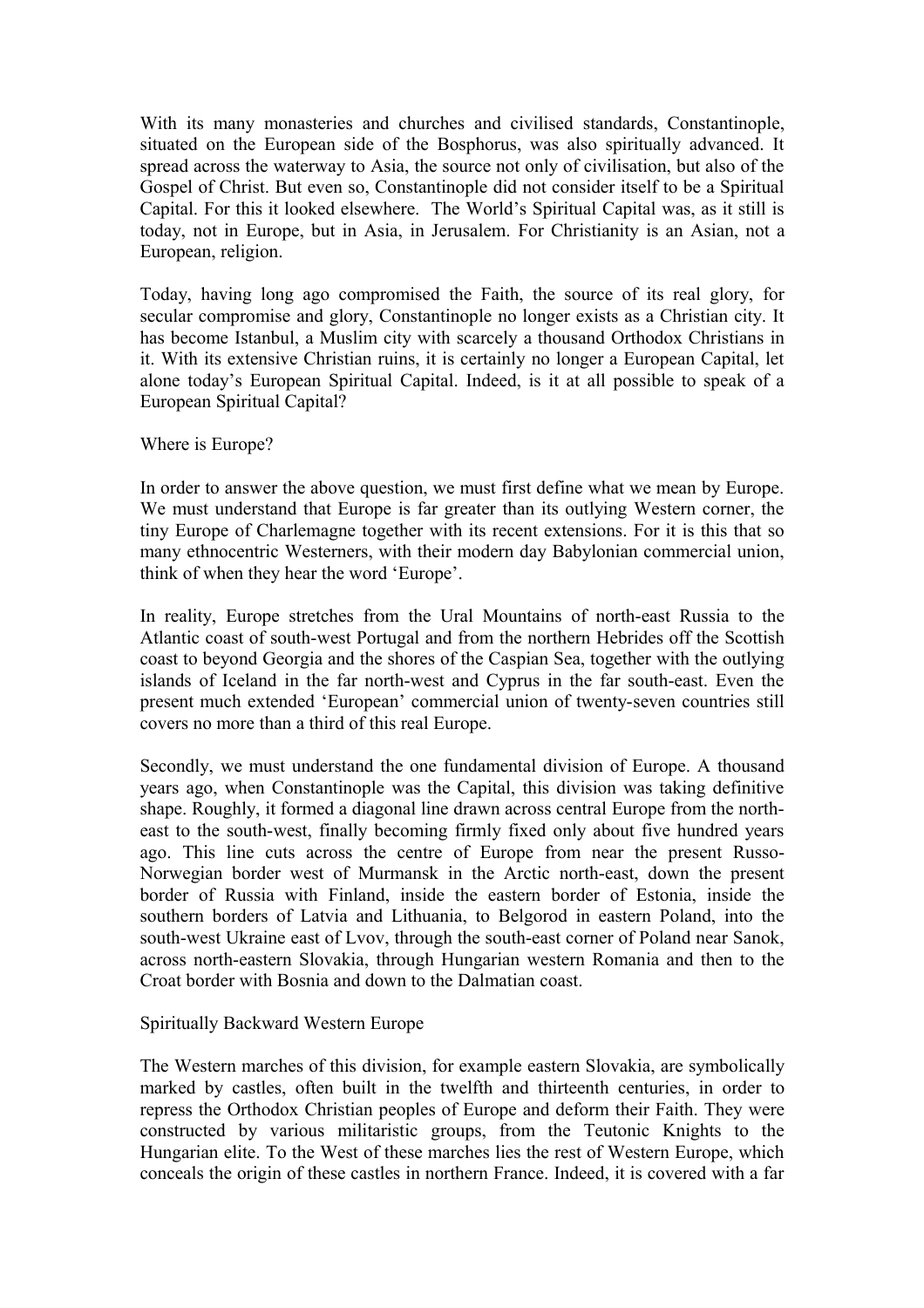denser network of castles, dating back to the tenth century, and a series of huge and gloomy Romanesque and Gothic churches, the easternmost of which is in Kosice in eastern Slovakia. Thus, from Ireland across to Wales, Scotland and England, into the Low Countries, Germany, southern Scandinavia, Poland and the Baltic Republics, from Portugal and Spain into France, most of Italy, Switzerland, Austria, Slovenia, Croatia, Czechia, Slovakia and Hungary, the whole region is dotted with fortress-like churches and castles, the first of which date from just before the Year 1000.

These castles with their dark dungeons and torture-chambers are not some picturesque souvenirs, but relics of oppression and evil. They are the visible signs of oppression of authentic Christendom by feudalism. Feudalism was little more than a mafia-run protection racket system that began in northern France in about the Year 970. Feudalism left a spiritually deprived people - it is notable that even its spiritual centres, battlemented and gargoyled churches, look like threatening castles. For the Western Church too was swallowed up into the secular, feudal system, of which it became an integral part.

In this West, Christians have for nearly a thousand years largely been forced into abandoning the wholeness of the Faith. However, a minority has always kept a nostalgic yearning for God and His Church. This represents a pure but suppressed undercurrent in Western life, fighting in a hidden White Movement for spiritual authority, for God and King, for, in French, 'la foi et le roi'. It can be discovered only through the spiritual treasure-hunt for lost wisdom. Instead of spiritual development and progress, the Western powers have concentrated on economic and technological development and progress, giving themselves all power and authority. It is this Babylonian 'progress' and technology which will lead to the end of the world through catastrophe, nuclear, biological and ecological.

## Spiritually Advanced Eastern Europe

The Eastern marches are symbolically marked by churches. For east of the European dividing line, Christians have continued to struggle in the integral faith, though with ever more difficulty as the centuries have swept past. They were persecuted and suffered for the Church, just as Christ suffered and just as He warned His disciples that they would suffer. 'If they have persecuted me, they will also persecute you; if they have kept my saying, they will keep yours also' (Jn. 15, 20). For suffering is the currency of this world, with which we can buy paradise. For the suffering that is with Christ is the suffering which has value in eternity, leading to the Resurrection.

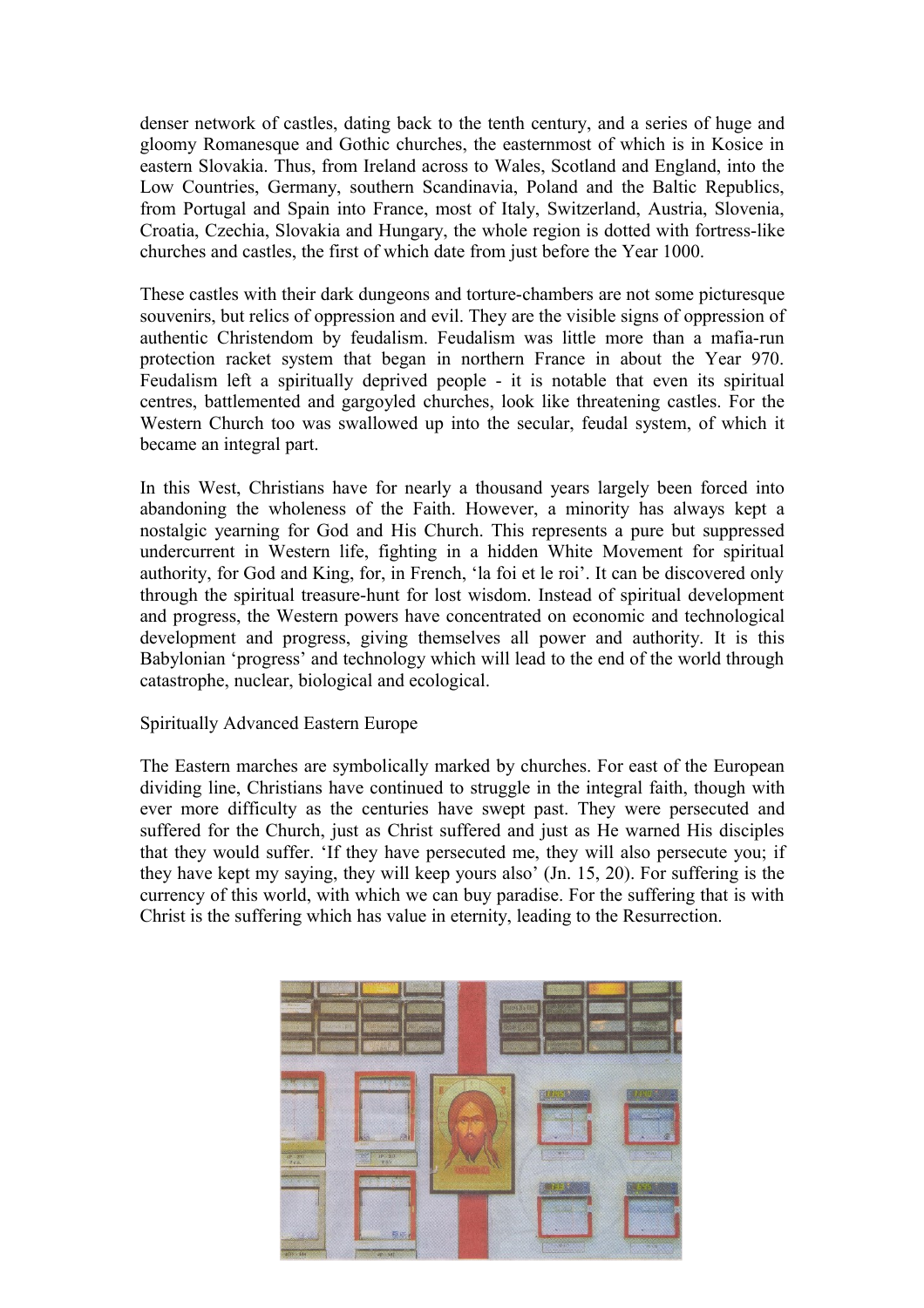## The control room of the nuclear power station in Bilibino in north-east Russia, the most northerly nuclear power station in the world.

Europe's Spiritual Capital is intimately linked with these Eastern Lands, for a Spiritual Capital is always a place of spiritual development and progress, not spiritual regress and backwardness. It looks to Jerusalem, not to Babylon. And although the Western provinces of Europe have for the past nearly thousand years formed the technological centre of Europe, they long ago became spiritually backward, placing the cultivation of the psychic and the intellectual far above the cultivation of the human spirit. In their compromises they failed to understand that conscience is greater than life.

Thus, seeking a European Spiritual Capital, some mistakenly put forward Rome. It is after all a treasure-house of holy relics, indeed the main one in Western Europe, far surpassing Santiago de Compostela in north-west Spain, with relics of St James, or Cologne in western Germany, with the relics of several saints, notably of the Magi. Several other European cities in Spain, Italy and France in particular also boast of similar treasure-houses of relics. However, a Spiritual Capital cannot only be a treasure-house of relics of the past, but it must also be living in the present. Therefore, we must leave the Western periphery and the outlying provinces of Europe and head towards the geographical centre of Europe which is in Carpatho-Russia, just east of the line that divides Europe into two.

#### Conclusion: The European Spiritual Capital

A strong candidate for the position of Europe's spiritual capital could be the group of dynamic monasteries of Moldavia in north-eastern Romania, close to Europe's geographical centre. Alternatively, we might refer to Diveyevo in Russia, though this is well to the north-east of the geographical centre. With nearly a thousand nuns and the relics of St Seraphim of Sarov and many other saints, expressing the views and values of Russian Orthodoxy, it would still be a strong candidate. However, we believe that the Spiritual Capital of Europe is elsewhere. It must be multinational, with representatives of many European countries, not simply from one nation. And it must also be a site of holiness, which appeared at about the time that Western Europe began falling away from Church Truth. Then it set out on the long, gradual, millennial process of self-secularisation, at the very end of the tenth century. Thus, it failed to fulfil its Divine destiny, so condemning itself to spiritual death in the futility of materialist development.

Therefore, we believe that the European Spiritual Capital is Mt Athos. At present this international centre is the true 'European Union'. 500 miles due south of the geographical centre of Europe, it can date its systematic monastic settlement to the Year 963, just when the first signs of feudalisation and castle-building were beginning in the West. Mt Athos is not only a treasure-house of relics, far more important than Rome, but also a living centre for some 2,500 monks of many nationalities, who cultivate the sobriety and grace of the ancient Christianity of the early Church. It is also at present under attack from apostates, who wish to send in armed police to martyr some of the monks. This is a clear sign that it is following the path of Christ, telling the Truth that disturbs the compromised, but also sets free (Jn. 8, 32) and which is therefore so hated by apostates and their many allies in the West.